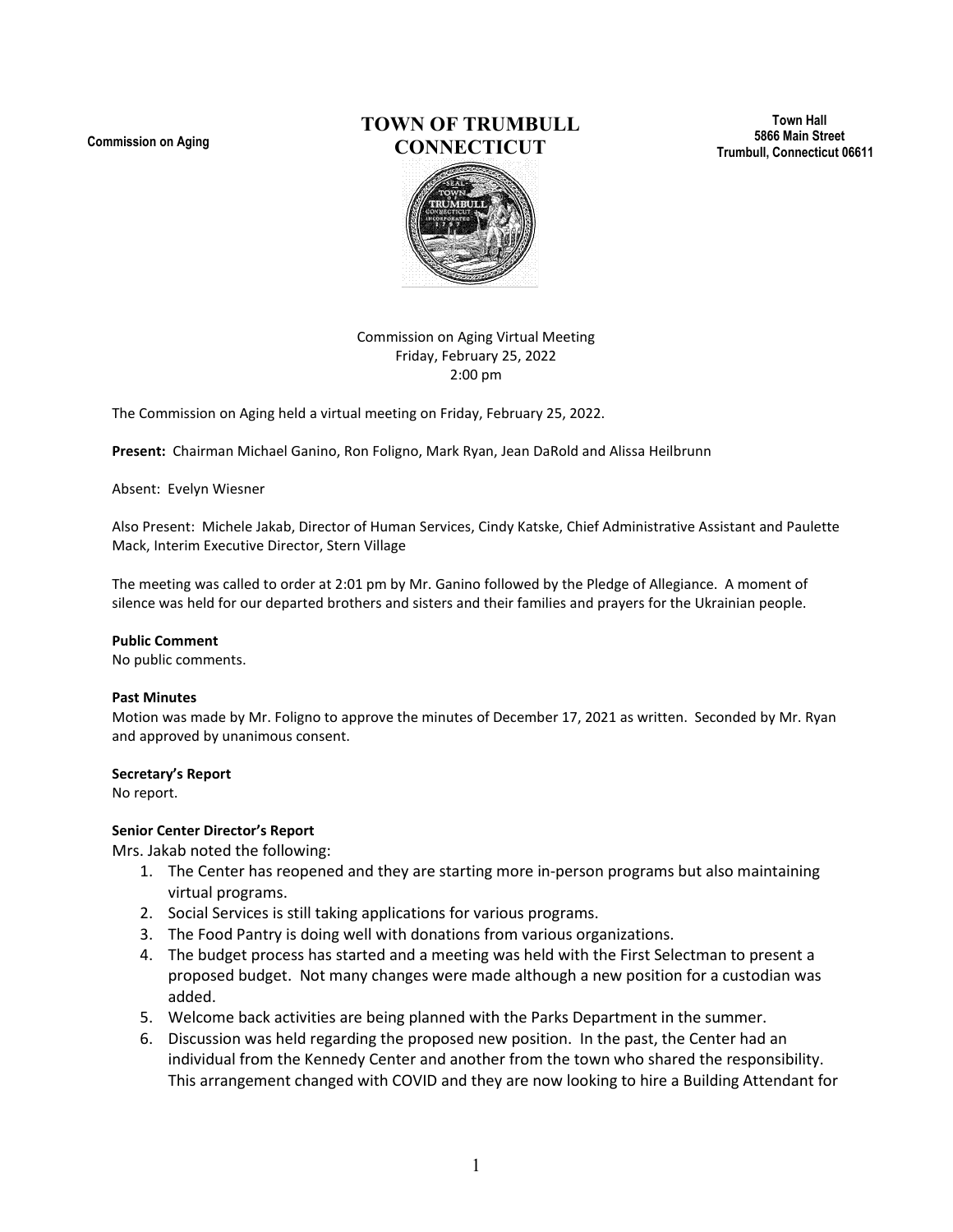19.5 hours per week who will help set up for events and do other duties, not necessarily cleaning.

- 7. On Thursday, March 10, the Attorney General will be presenting a program at the Senior Center on the Elder Justice Initiative which allows the elderly to call if they feel they have been taken advantage of. It was suggested the lunch on that day be provided gratis for the attendees of the program.
- 8. They have more attendees in the lunch program now than they did before COVID. The chef is providing great meals. You do not have to be a Trumbull resident to use the program which is for age 55 and over.
- 9. The Food Pantry is for Trumbull residents only but they will not turn away any individual in need. After the initial visit, they will direct them to the appropriate program.

### **Chairman's Report**

Mr. Ganino had no report.

## **Report from Stern Village**

Ms. Paulette Mack, the newly appointed Interim Executive Director, was introduced. No report was given.

## **Topics of Interest or Concern from Members**

No discussion.

### **Old Business**

- 1. Update on Community Facility Building Committee Mr. Foligno noted the Building Committee and the Aquatics Committee will be working collaboratively. A presentation was held on February 9 with an architect presenting three scenerios for a pool. Cost varies dramatically depending on scale of project. Hardy Lane is in the forefront of consideration for a location. Discussion was held regarding the four properties for sale by the Town near the Library. Mrs. Katske noted all have been sold to individuals for residential use only. Town Council approved the sales. Mr. Ganino expressed his concern for the traffic in the area of Hardy Lane on Church Hill Road and hoped it was being addressed.
- 2. Art Display at Town Hall Mrs. DaRold noted this is moving forward and that she has artists who are anxious to display their work. Mrs. Jakab will be sending another email to all the instructors and will contact Linda to help with the display at Town Hall.
- 3. Mural Mr. Ganino will resend information regarding the proposed mural. Mrs. Jakab noted she will resend information to Jill Nichols who has volunteered to follow-up on the grant which opens up again in March.
- 4. Update on Police Presentation Mr. Ryan noted the Police Department is prepared to make a presentation to the Commission at the next in-person meeting. Suggested topics are internet scams and crime in Trumbull. Any other topics should be emailed to Mr. Ryan for consideration. After discussion, it was agreed to have the March meeting in person at the Senior Center at 2:00 pm. Mr. Ryan will confirm the availability of the Police Department presenter.
- 5. Sunshine Fund Update no report.

### **New Business**

1. Enhanced Communications/Email Addresses – Mr. Ganino spoke with Mrs. Jakab regarding mailing lists she has at the Center that could be used for distribution of materials. Mrs. Jakab noted they have a very large database of approximately 5,000 to 6,000 older adults in town.